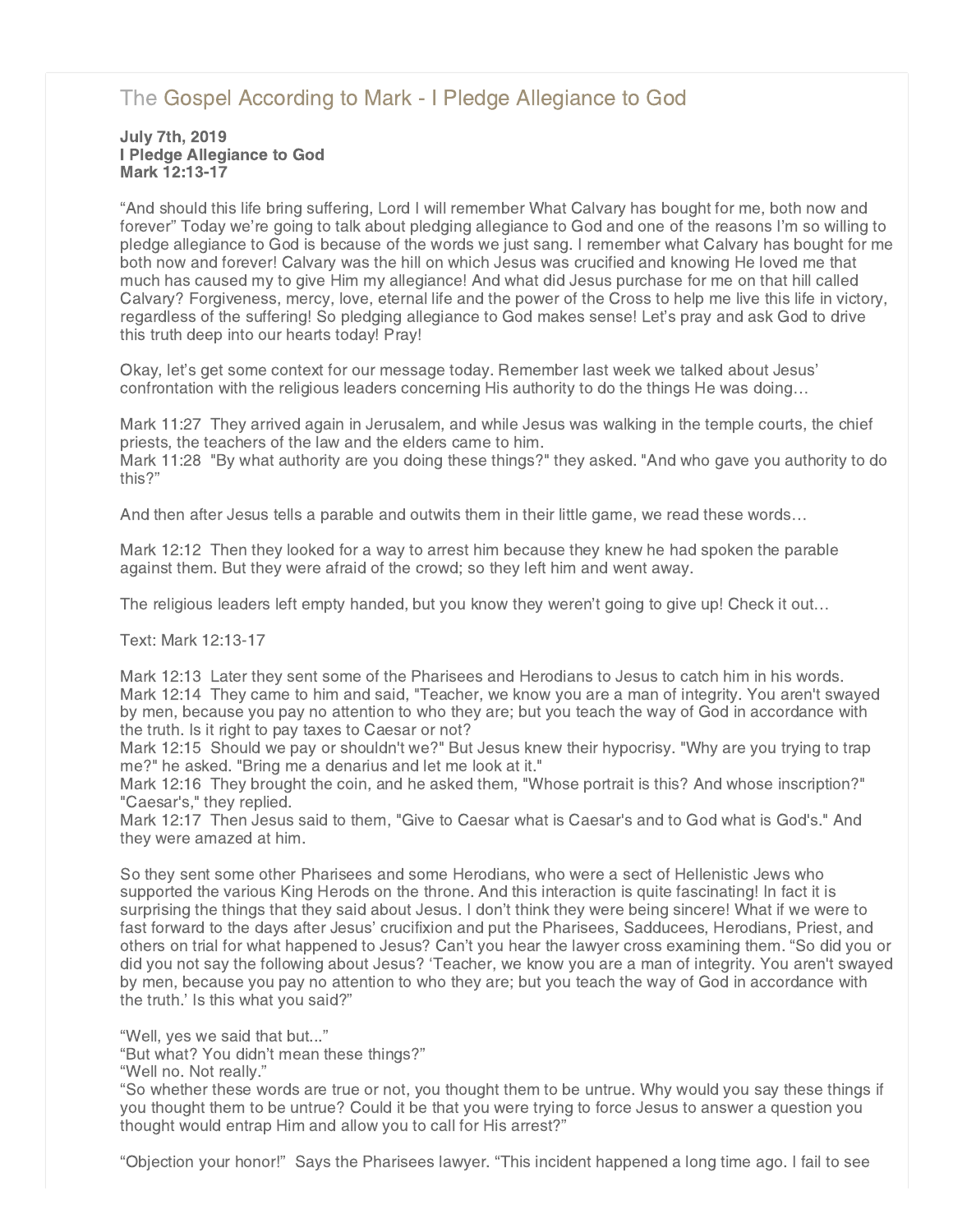the relevance."

"Objection overruled. It is relevant because it could establish motive. Continue."

"You said these things about Jesus so that when you asked Him the question about taxes He would have to answer you or be humiliated before the crowd. Kind of backfired on you, didn't it?"

"No more questions your honor."

Of course we know the people responsible for the murder of Jesus never went to trial for their crimes. However, we know that some of them realized what they had done and repented. God is so amazing He forgave them. Those who did not repent will someday face their judgment. But let's get back to our text for today.

Jesus told the Pharisees and Herodians to give Caesar what belonged to him and to give God what belonged to Him, and in so doing established this principle…

We have responsibilities first to God and then to earthly authorities, and we need to understand the difference between our responsibilities to God and to earthly authorities.

Let's look first at our...

#### Allegiance to Man

What belongs to earthly authorities? What should our allegiance to human authority look like? For this we will look to various passages in God's Word and we'll discover...

#### The practical application of giving to Caesar what is Caesar's Society needs civil authorities

Heb 13:17 Obey your leaders and submit to their authority. They keep watch over you as men who must give an account. Obey them so that their work will be a joy, not a burden, for that would be of no advantage to you.

And then we see the admonition to obey the law in the book of Romans…

Rom 13:5 Therefore, it is necessary to submit to the authorities, not only because of possible punishment but also because of conscience.

(In other words, because it's the right thing not just because you fear being caught.)

## The practical application of giving to Caesar what is Caesar's Pay Your Taxes

Rom 13:6 This is also why you pay taxes, for the authorities are God's servants, who give their full time to governing.

Rom 13:7 Give everyone what you owe him: If you owe taxes, pay taxes; if revenue, then revenue; if respect, then respect; if honor, then honor.

Biblical Scholar Henry Turlington stated it this way…

"You owe some allegiance and support to the government whose coinage you use; the coin is an evidence of the civil order under which you live. Certainly, then, it is lawful- according to the way of God- to give appropriate support to the civil government. Jesus never supported any party which advocated violent overthrow of the civil government of His day...Obligations to the state are within the design of God for mankind."

## The practical application of giving to Caesar what is Caesar's Respect the Office

We discussed this a bit last week. Sometimes earthly authorities may not have earned or even deserve our respect personally, but we should respect the office. This doesn't give a person who holds a position a blank check, but if they hold the office and ask us to do what is right, and required by law then we do so out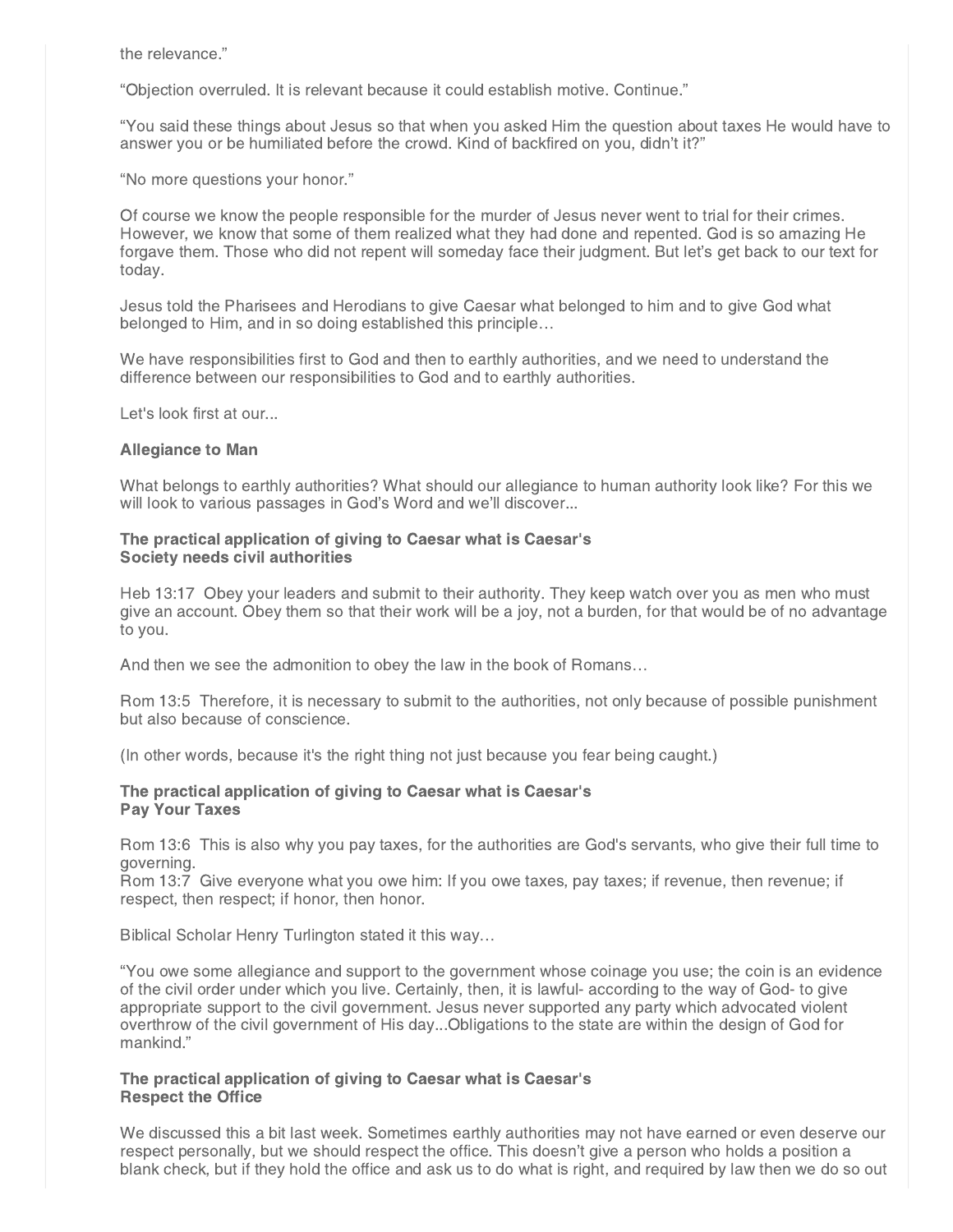of respect for the office. In other words, you can't stop paying your taxes because you don't like the lifestyle of the tax collector! And just because the officer who pulled you over for speeding is not perfect and has made mistakes, doesn't give you an excuse for breaking the law, and you should still respect the office. And I just want to say that while there is no such thing as a perfect cop, just like there's no perfect preachers, we are blessed in Slidell to have some really good guys and gals who put on a uniform and risk their lives to protect ours on a daily basis. We appreciate that. God's Words says this in 1 Peter 2:13 and following…

1 Pet 2:13 Submit yourselves for the Lord's sake to every authority instituted among men: whether to the king, as the supreme authority,

1 Pet 2:14 or to governors, who are sent by him to punish those who do wrong and to commend those who do right.

1 Pet 2:15 For it is God's will that by doing good you should silence the ignorant talk of foolish men.

1 Pet 2:16 Live as free men, but do not use your freedom as a cover-up for evil; live as servants of God.

1 Pet 2:17 Show proper respect to everyone: Love the brotherhood of believers, fear God, honor the king.

If the person in office is dishonorable and not worthy of respect, at least give honor to the office and position. More on this in just a minute.

## The practical application of giving to Caesar what is Caesar's Be a Good Citizen

Titus 3:1 Remind the people to be subject to rulers and authorities, to be obedient, to be ready to do whatever is good,

Titus 3:2 to slander no one, to be peaceable and considerate, and to show true humility toward all men.

#### The practical application of giving to Caesar what is Caesar's Pray for Those in Authority!

1 Tim 2:1 I urge, then, first of all, that requests, prayers, intercession and thanksgiving be made for everyone--

1 Tim 2:2 for kings and all those in authority, that we may live peaceful and quiet lives in all godliness and holiness.

1 Tim 2:3 This is good, and pleases God our Savior,

1 Tim 2:4 who wants all men to be saved and to come to a knowledge of the truth.

Some of you are not going to like what I'm about to say, but I'm going to say it anyway, because I'm not here to tickle your ears and just make you feel good! Paul didn't tell Timothy to pray for Kings and those in authority if they were from your particular political party! He said pray for those in the positions whether you agree with them or not! My prayer when I pray for our leaders is that they would seek God's face, His ways, His principles, His wisdom, and His will in every decision, regardless of political fallout! If you're not praying for those in positions of authority, then as a follower of Christ, I think you forfeit the right to criticize! If you're praying for them and yet you know they aren't following Godly principles then you can certainly say how disappointed you are in them and how it will effect your vote in the future. It is okay to voice your disagreement with leaders, but be respectful and civil about it and make sure that you've done your Godgiven duty to pray for them! Now, having said all of that, you may be very surprised to hear what I'm about to say!

## There are exception to the rules…

If earthly authorities ask you to disobey, disregard or violate the clear teaching of God's Word, then you are to follow the authority of God over the authority of man! There is Biblical president for this. When told by the authorities not to speak of Jesus again, Peter and John replied…

Acts 4:18 Then they called them in again and commanded them not to speak or teach at all in the name of Jesus.

Acts 4:19 "But Peter and John replied, :judge for yourselves whether it is right in God's sight to obey you rather than God. Judge for yourselves whether it is right in God's sight to obey you rather than God. Acts 4:20 For we cannot help speaking about what we have seen and heard."

Acts 4:21 After further threats they let them go. They could not decide how to punish them, because all the people were praising God for what had happened.

Acts 4:22 For the man who was miraculously healed was over forty years old.

So civil disobedience would only be acceptable if the authorities were to ask you to do something in direct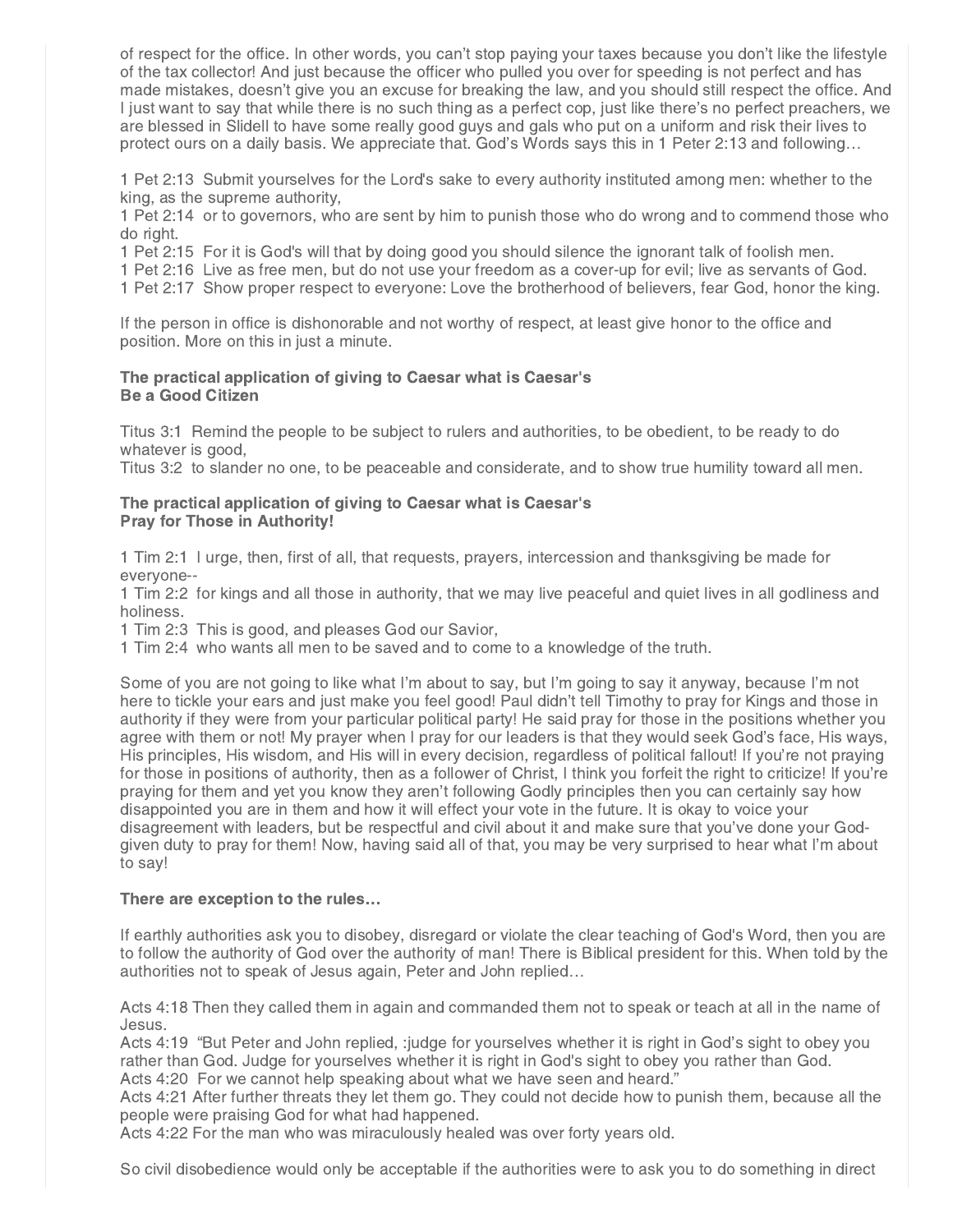violation of God's Word, His principles, and His commands. The reason is that our first and foremost allegiance is to our Lord and His teachings. Thank God we still live in a country where we are able to exercise our Christian beliefs, and where our allegiance to our country, even in our pledge, still recognizes God's ultimate authority over our lives: "One Nation under God!" With that in mind, let's look at our allegiance to God and what that looks like practically!

# Allegiance to God

When I pledge allegiance to God, what am I pledging? When Jesus says I'm supposed to give to God what is God's what does that mean? What am I supposed to give to God? What do I have that belongs to Him?

## The practical application of giving to God what is God's God is the only One who can ultimately give you what you really need

Jude 1:24 To him who is able to keep you from falling and to present you before his glorious presence without fault and with great joy--

Jude 1:25 to the only God our Savior be glory, majesty, power and authority, through Jesus Christ our Lord, before all ages, now and forevermore! Amen.

Jude nailed it with those two verses! And because Jesus is not only able to keep us from falling and to present us without fault, He actually exercises that ability and authority for anyone who will call upon His glorious Name! As a result we discover this truth:

## The practical application of giving to God what is God's Our Worship Belongs to Him

Psalm 100:1 Shout for joy to the LORD, all the earth.

Psalm 100:2 Worship the LORD with gladness; come before him with joyful songs.

Psalm 100:3 Know that the LORD is God. It is he who made us, and we are his ; we are his people, the sheep of his pasture.

Psalm 100:4 Enter his gates with thanksgiving and his courts with praise; give thanks to him and praise his name.

Psalm 100:5 For the LORD is good and his love endures forever; his faithfulness continues through all generations.

Did you notice some of the elements of worship contained in this passage?

Shout for Joy/Worship with gladness/Joyful songs/thanksgiving/praise/motivation for worship

Psalm 100:5 For the LORD is good and his love endures forever; his faithfulness continues through all generations

Have you ever wondered what the whole raising hands thing is all about for some people in worship? I believe it is two fold. On the one hand it is a symbol of our openness to God and our surrender to His authority and Lordship. On the other hand it is a physical gesture that signifies our utter amazement, astonishment, and deep appreciation for the glory and majesty of God! I mean, what human being who gets a glimpse of the awesomeness, beauty, glory, and pure holiness of God can help being wowed by what they are seeing. It's like when you see a beautiful sunset and you lift your hands and say, "Wow, would you look at that! Isn't that amazing?" It's a similar thing when we recognize and experience the glory of God. We may lift our hands and say, "Wow, God you are just so awesome!" Daniel experienced something like this one night...

Dan 7:13 "In my vision at night I looked, and there before me was one like a son of man, coming with the clouds of heaven. He approached the Ancient of Days and was led into his presence. Dan 7:14 He was given authority, glory and sovereign power; all peoples, nations and men of every language worshiped Him. His dominion is an everlasting dominion that will not pass away, and his kingdom is one that will never be destroyed.

## The practical application of giving to God what is God's Our Obedience Belongs to Him

James 4:6 But he gives us more grace. That is why Scripture says: "God opposes the proud but gives grace to the humble."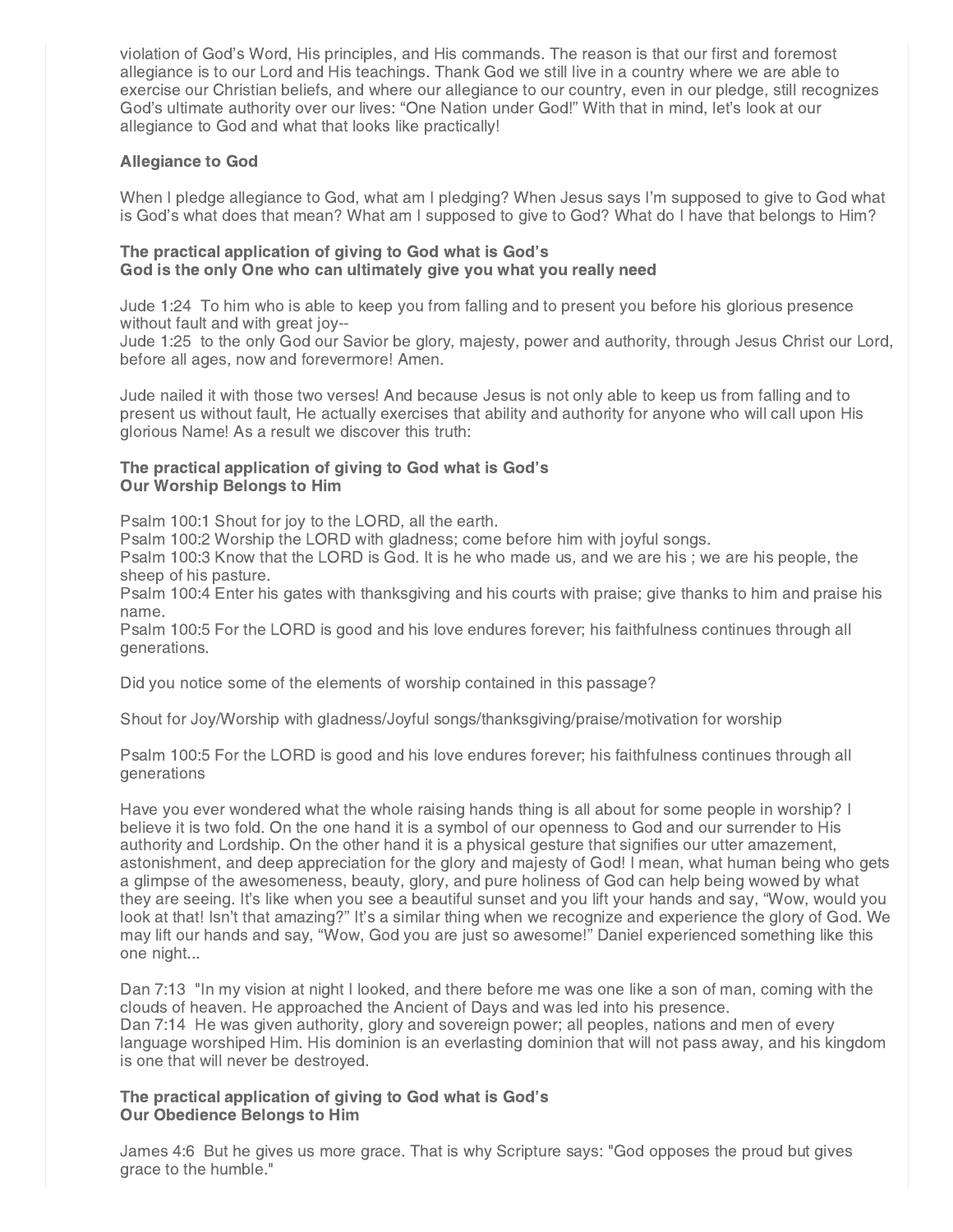James 4:7 Submit yourselves, then, to God. Resist the devil, and he will flee from you. James 4:8 Come near to God and he will come near to you. . .

God is the preeminent authority in all things and as such we humbly submit to Him in obedience. As I said last week, God is the one authority who can be totally and completely trusted without reservation or question. When we realize His amazing grace and love for us we are motivated to love Him, not to earn His love but because of His love. John gives us a really great insight into this practical application of giving God what belongs to Him...

1 John 4:9 This is how God showed his love among us: He sent his one and only Son into the world that we might live through him.

1 John 4:10 This is love: not that we loved God, but that he loved us and sent his Son as an atoning sacrifice for our sins.

And then down in chapter 5 John explains the practical application of this truth in our lives...

1 John 5:3 This is love for God: to obey his commands. And his commands are not burdensome, 1 John 5:4 for everyone born of God overcomes the world. This is the victory that has overcome the world, even our faith.

The writer of Hebrews gives us even more insight on the practical application of obedience...

Heb 12:9 Moreover, we have all had human fathers who disciplined us and we respected them for it. How much more should we submit to the Father of our spirits and live!

Heb 12:10 Our fathers disciplined us for a little while as they thought best; but God disciplines us for our good, that we may share in his holiness.

Heb 12:11 No discipline seems pleasant at the time, but painful. Later on, however, it produces a harvest of righteousness and peace for those who have been trained by it.

And our obedience to God will lead us to understand...

## The practical application of giving to God what is God's Our Service Belongs to Him

Eph 4:11 It was he who gave some to be apostles, some to be prophets, some to be evangelists, and some to be pastors and teachers,

Eph 4:12 to prepare God's people for works of service, so that the body of Christ may be built up Eph 4:13 until we all reach unity in the faith and in the knowledge of the Son of God and become mature, attaining to the whole measure of the fullness of Christ.

Isn't it so cool that in serving God in obedience we actually become more and more like Jesus? And our heart will be to not only serve like Jesus served, but our motivation will not be self-serving, but for the glory of God...

Rom 15:17 Therefore I glory in Christ Jesus in my service to God. Rom 15:18 I will not venture to speak of anything except what Christ has accomplished through me. . .

## The practical application of giving to God what is God's Our Trust Belongs To Him

Earthly authorities may let us down, but we know that we can trust that God will never fail us.

Isa 51:6 Lift up your eyes to the heavens, look at the earth beneath; the heavens will vanish like smoke, the earth will wear out like a garment and its inhabitants die like flies. But my salvation will last forever, my righteousness will never fail.

Enough said! God can be trusted! His Word, His promises, His righteousness, His love, and His salvation will never fail! And because of this we see our final practical application of giving to God what is God's...

## The practical application of giving to God what is God's Our Love Belongs to Him

Psa 116:1 I love the LORD, for he heard my voice; he heard my cry for mercy.